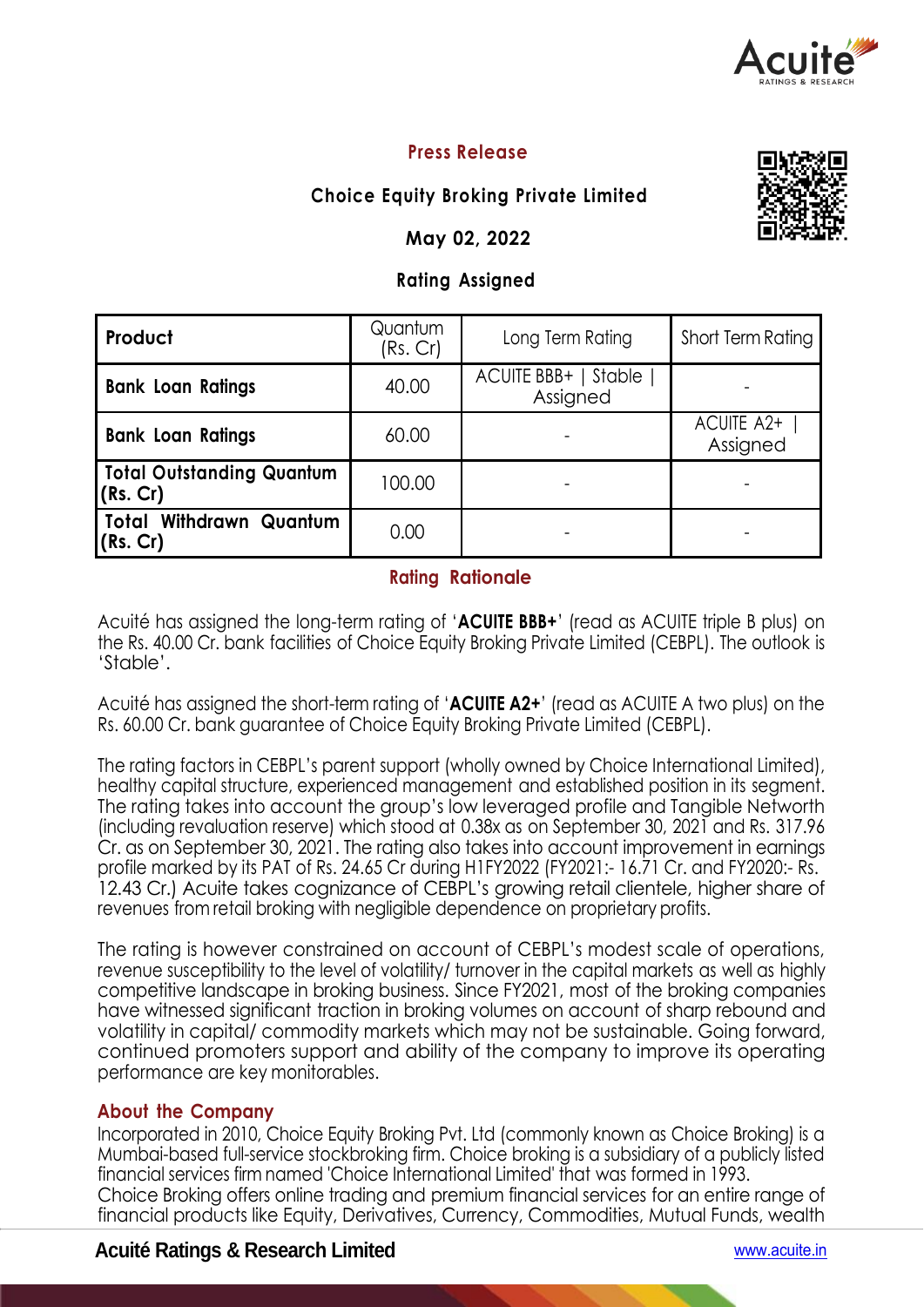management, Portfolio management, Insurance, and Loan against share. The company has a depository membership with CDSL and NSDL and is a member of NSE, BSE, MCX, NCDEX, and ICEX. The brokerage charges of Choice Broking are claimed to be one of the lowest in India when compared to other full-service brokers in the industry. The company operates through a network of 50 branches across 18 states as on December 31, 2021.

#### **About the Group**

The Company was incorporated in 1993, listed on BSE as Choice International Limited (Choice) is more than two decades old company under the leadership of Mr. Kamal Poddar (MD). It is an end to end financial services conglomerate. Choice Group has successfully created a FinTech ecosystem which combines a suite of platforms under one roof for all financial services. The company through its multiple subsidiaries offers financial services across all platforms catering to retail and institutional clients, corporates and state and central governments.

# **Analytical Approach**

**Extent of Consolidation**

•Full Consolidation

## **Rationale for Consolidation or Parent / Group / Govt. Support**

Acuité has adopted a consolidated approach and considered the business and financial risk profile of Choice International Limited (CIL) and its subsidiaries, (the Company and its subsidiaries together referred to as the Group) for arriving at the rating. The approach is driven by common management, shared brand, and strong operational and financial synergies between the group companies.

#### **Key Rating Drivers**

#### **Strength**

#### **Parent support & group synergies; experienced management**

Choice Equity Broking Private Limited is the wholly owned subsidiary of Choice International Limited. CEBPL benefits from common management, shared brand, and strong operational and financial synergies between the group companies. Choice International Ltd was incorporated in 1993 and is engaged in providing financial services. It operates through the segments of NBFC services, Broking & Distribution, Advisory services, and IT Services Business. The company generates a majority of the revenue from Broking and distribution services. It offers services like equity trading, commodity derivative trading, financial planning, currency futures trading, fund distribution, and structured products. The company conducts its business operations mainly in India. As on March 31, 2021, the group has 9 subsidiaries out of which 4 are step down subsidiaries.

The management team is led by Mr. Kamal Poddar, a Fellow Member of the Institute of Chartered Accountants of India, is the Managing Director of Choice International Limited. He is involved in all the strategic decisions of the group. Mr. Ajay Kejriwal (Executive Director-CIL), who has experience of more than 15 years in financial markets. He possesses extensive experience in understanding the financials of companies and fund management within division. The team also includes Mr. Ramratan Chirania (Director-CEBPL), Mr. Sunil Bagaria (Director-CEBPL) and Mr. Ashok Thakur (Independent Director-CEBPL). The management team has more than two decades of experience in capital markets and has developed strong expertise in securities market trends, compliance and business development strategies.

Acuité believes, that the company's consolidated business profile will be supported by expertise of seasoned professional managing the operations and established track record of operations.

#### **Comfortable capital st ructure**

At group level, Choice group's capitalization levels were comfortable marked by tangible

## **Acuité Ratings & Research Limited** www.acuite.in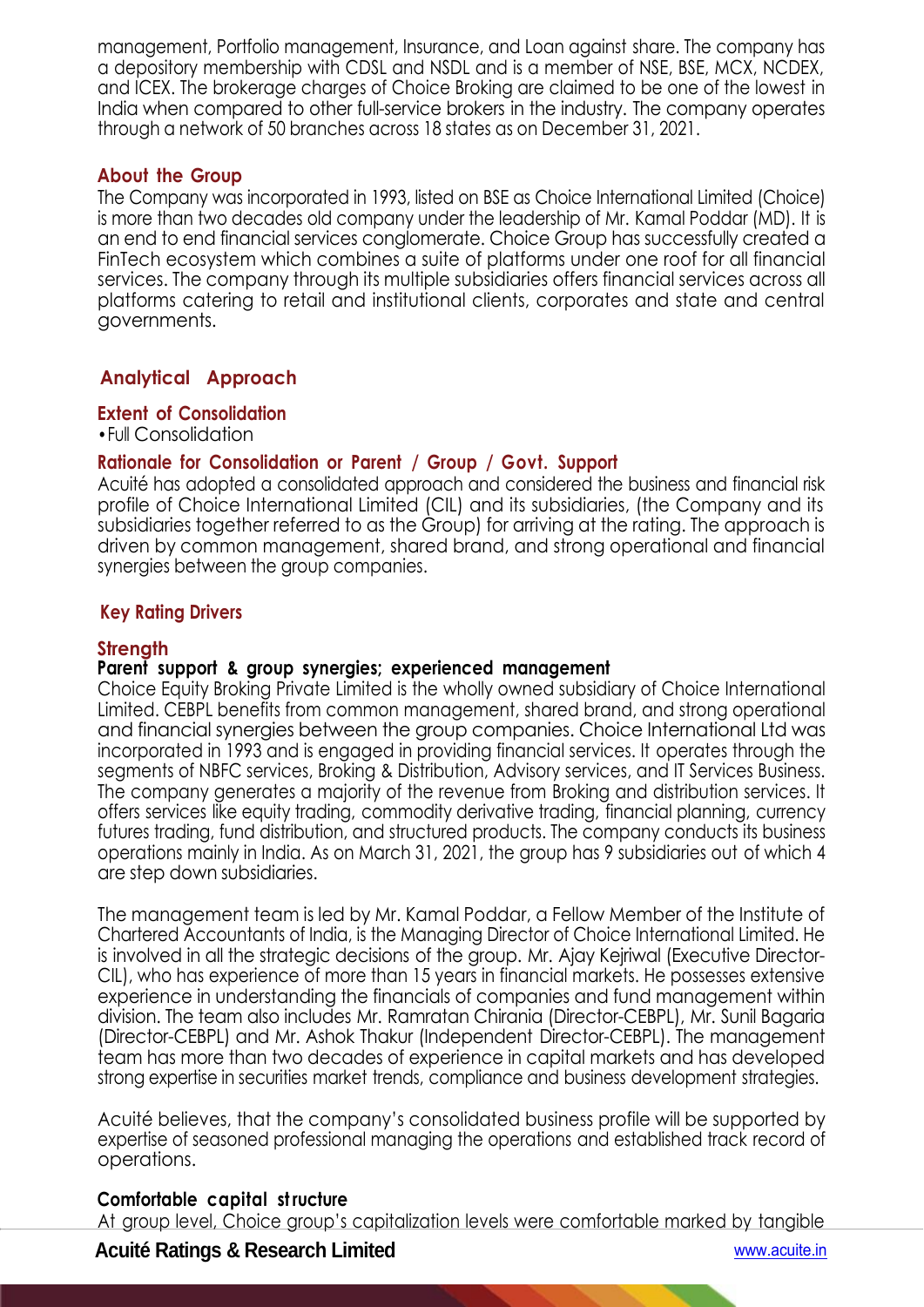Networth of Rs. 317.96 Cr. (including revaluation reserve) as on September 30, 2021 as against Rs. 208.07 Cr. in FY2021 and Rs. 157.27 Cr in FY2020. Overall gearing levels of the group remained low with debt majorly comprising of short term borrowings (secured). Gearing stood at 0.38x during H1 FY2022 as compared to 0.73x during FY2021 and 0.92 during FY2020. CEBPL (standalone) also has adequate capitalization levels marked by Networth of Rs. 102.11 Cr. ason December 31, 2021 (Rs.78.21 Cr. as on March 31, 2021and Rs. 73.97 Cr as on March 31, 2020) and a gearing of 0.12 times as on December 31, 2021 (0.30 times as on March 31, 2021). The increase in Networth is on account of internal accruals. The debt majorly comprises of loans from FIs and overdraft facilities. Acuité believes that the company's comfortable capitalization levels will support its growth plans over the medium term.

#### **Earnings profile**

Choice Group reported total operating income from key business verticals of Rs. 121.10 Cr. for H1FY2022 as compared to Rs. 139.82 Cr. in FY2021 and Rs. 108.46 Cr. in FY2020. The businesses at Group level are categorized as Equity & Broking, Insurance Broking, Wealth Management, Retail Loan Distribution, Management Consulting, Government Advisory and Others. The group reported total revenue (not adjusted for inter segment revenue) of Rs. 135.34 for H1FY2022 where Broking business contributed Rs. 74.20 Cr followed by Advisory services (Rs. 35.11 Cr), NBFC services (Rs. 19.90 Cr), Technical Services (Rs. 4.72 Cr) and others (Rs. 1.41 Cr). The Group reported PAT of Rs. 24.65 Cr. for H1FY2022 as compared to Rs. 16.71 Cr. for FY2021 and Rs. 12.43 Cr. for FY2020. As per the management of the company, the group had reported PAT of Rs. 38 Cr out of which Broking business contributed Rs. 25.06 Cr for 9M-FY2022. RoTNW stood at 7.75 percent as on September 30, 2021 (8.03 percent as on March 31, 2021 and 7.90 percent as on March 30, 2020). At Standalone level, CEBPL reported a PAT of Rs. 3.27 Cr. for FY2021 as compared to Rs. 12.71 Cr. for FY2020. Brokerage Income was the major component of total revenue (Rs. 111.14 Cr) for CEBPL at Rs. 86.78 Cr. as on December 31, 2021. Acuité believes that despite an improvement in Choice Group earning profile, its business operations would remain susceptible to inherent risks in capital market and overall economic environment.

#### **Weakness**

#### **Risks involving general economic and market conditions**

Broking is a highly volatile and cyclical business with the presence of a large number of established players who provide significant competition to the other fragmented and small players. The company's operating performance is linked to the capital markets, which are inherently volatile as they are driven by economic and political factors as well as investor sentiments. Also, revenues generated from businesses like broking, wealth management, private client broking and investment advisory business, are directly related to the volume and value of the transactions. Any adverse market movement (downturn) would result in decline in transaction volumes leading to a decline in the group's revenues received from commissions earned from such businesses. Acuité believes that while most of the broking companies have witnessed significant traction in broking volumes during FY2021 on account of sharp rebound in capital as well as commodity markets, the same may not be sustainable. While the Group continues to benefit from its business model the level of activity in the equity, commodities and F&O markets will be key determinant of its revenue profile and future growth trajectory. Given the competition from larger brokerages and technology-focused new entrants, the ability of the group to grow its brokerage revenues on a sustainable basis will be a key monitorable. Acuité believes that the level of activity in the capital markets will continue to be a key determinant of its revenue profile and future growth trajectory.

## **Rating Sensitivity**

- Changes/ dilution in shareholding and promoter support
- Business volumes & operating performance
- Change in profitability metrics due to sharp movement in capital market
- Changes in regulatory environment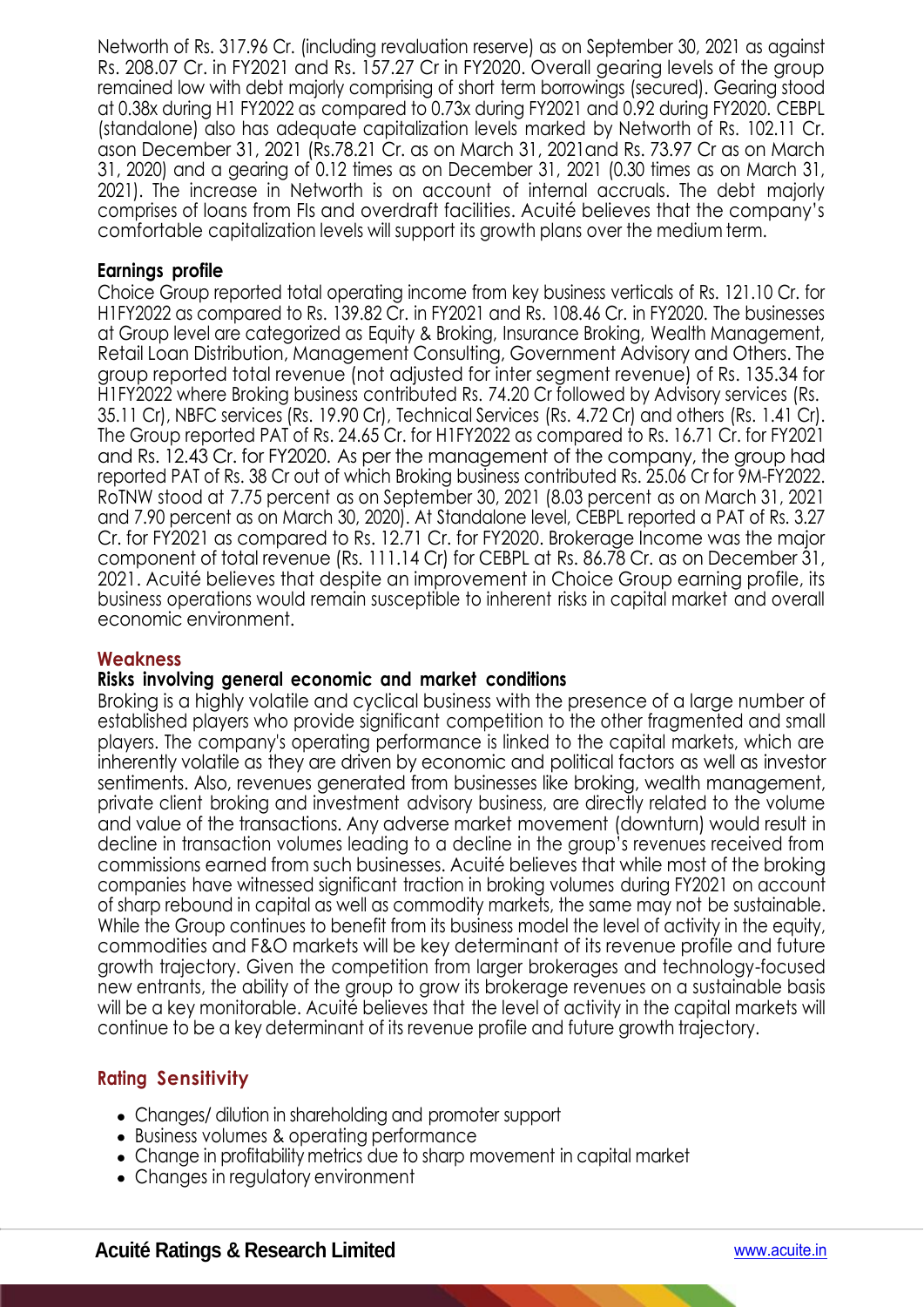# **Material Covenants**

CEBPL is subject to covenants stipulated by its lenders/investors in respect of minimum Networth stipulation.

## **Liquidity Position: Adequate**

Business growth of Choice Group has been supported by the group's internal accruals, the company's dependence on debt is very low as reflected in low gearing of 0.38 times as on September 30, 2021. Hence, the company has no significant term debt obligations over the near term. The company currently has cash and cash equivalents of ~Rs. 37.88 Cr. as on September 30, 2021. CEBPL has bank facilities comprising of bank guarantee and overdraft facilities, which are used for margin requirements. For fund based and non-fund based facilities, CEBPL's average bank utilization for the past nine months was 44.38 percent and 97.30 percent respectively, as on December 31, 2021. CEBPL has BG limits of Rs. 30.00 Cr. and OD facilities of Rs. 40.00 Cr. Acuité believes the liquidity position will remain adequate in the near to medium term.

## **Outlook: Stable**

Acuité believes that Choice Group will maintain 'Stable' credit risk profile over the medium term supported by its well-established position in the capital markets and experienced management. The outlook may be revised to 'Positive' in case of a sizeable improvement in its earnings translating to an improvement in its Networth. Conversely, the outlook may be revised to 'Negative' in case of significant deterioration in profitability metrics and lower than expected growth of Choice group.

| Particulars                         | <b>Unit</b> | FY21<br>(Actual) | FY20 (Actual) |
|-------------------------------------|-------------|------------------|---------------|
| Operating Income                    | Rs. Cr.     | 95.14            | 80.15         |
| <b>PAT</b>                          | Rs. Cr.     | 3.27             | 12.72         |
| <b>PAT Margin</b>                   | (%)         | 3.44             | 15.87         |
| Total Debt/ Tangible Networth Times |             | 0.30             | 0.69          |
| <b>PBDIT/Interest</b>               | Times       | 1.92             | 3.59          |

## **Key Financials - Standalone / Originator**

## **Key Financials (Consolidated)**

| Particulars                         | <b>Unit</b> | FY21<br>(Actual) | FY20 (Actual) |
|-------------------------------------|-------------|------------------|---------------|
| Operating Income                    | Rs. Cr.     | 139.82           | 108.46        |
| <b>PAT</b>                          | Rs. Cr.     | 16.71            | 12.43         |
| <b>PAT Margin</b>                   | (%)         | 11.95            | 11.46         |
| Total Debt/ Tangible Networth Times |             | 0.73             | 0.91          |
| <b>PBDIT/Interest</b>               | Times       | 2.67             | 2.25          |

#### **Status of non-cooperation with previous CRA (if applicable)**  Not Applicable

# **Any Other Information**

Not Applicable

# **Applicable Criteria**

- Application Of Financial Ratios And Adjustments: https://www.acuite.in/view-ratingcriteria53.htm
- Consolidation Of Companies: https://www.acuite.in/view-rating-criteria-60.htm
- Default Recognition: https://www.acuite.in/view-rating-criteria-52.htm
- Non-Banking Financing Entities: https://www.acuite.in/view-rating-criteria-44.htm
- Service Sector: https://www.acuite.in/view-rating-criteria-50.htm

# **Acuité Ratings & Research Limited** www.acuite.in

×.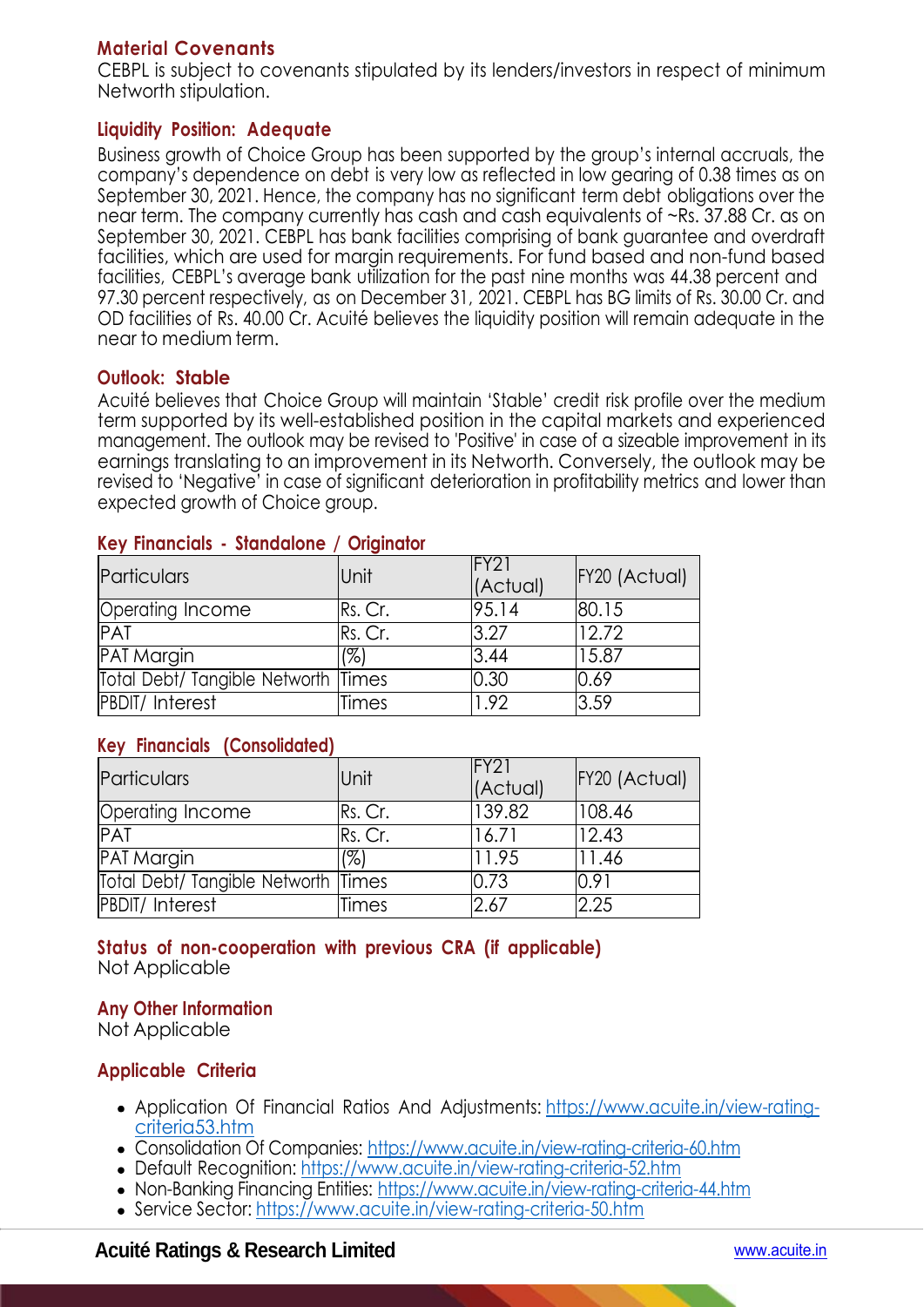# **Note on Complexity Levels of the Rated Instrument**

https://www.acuite.in/view-rating-criteria-55.htm

# **Rating History:**

Not applicable

## **Annexure - Details of instruments rated**

| Lender's<br><b>Name</b>             | <b>ISIN</b>              | <b>Facilities</b>                               | Date Of<br><b>Issuance</b> | Coupon<br>Rate                                 | Maturity<br>Date | Quantum<br>(Rs. Cr.) | Rating                                      |
|-------------------------------------|--------------------------|-------------------------------------------------|----------------------------|------------------------------------------------|------------------|----------------------|---------------------------------------------|
| Indusind<br><b>Bank Ltd</b>         | <b>Not</b><br>Applicable | <b>Bank</b><br>Guarantee/Letter<br>of Guarantee | <b>Not</b>                 | <b>Not</b><br>Applicable Applicable Applicable | Not              | 30.00                | <b>ACUITE</b><br>$A2+$<br>Assigned          |
| Indusind<br><b>Bank Ltd</b>         | <b>Not</b><br>Applicable | Overdraft                                       | <b>Not</b>                 | Not<br>Applicable Applicable Applicable        | Not              | 40.00                | <b>ACUITE</b><br>BBB+<br>Stable<br>Assigned |
| <b>Not</b><br>Applicable Applicable | <b>Not</b>               | Proposed Bank<br>Guarantee                      | <b>Not</b>                 | <b>Not</b><br>Applicable Applicable Applicable | Not              | 30.00                | <b>ACUITE</b><br>$A2+$<br>Assigned          |